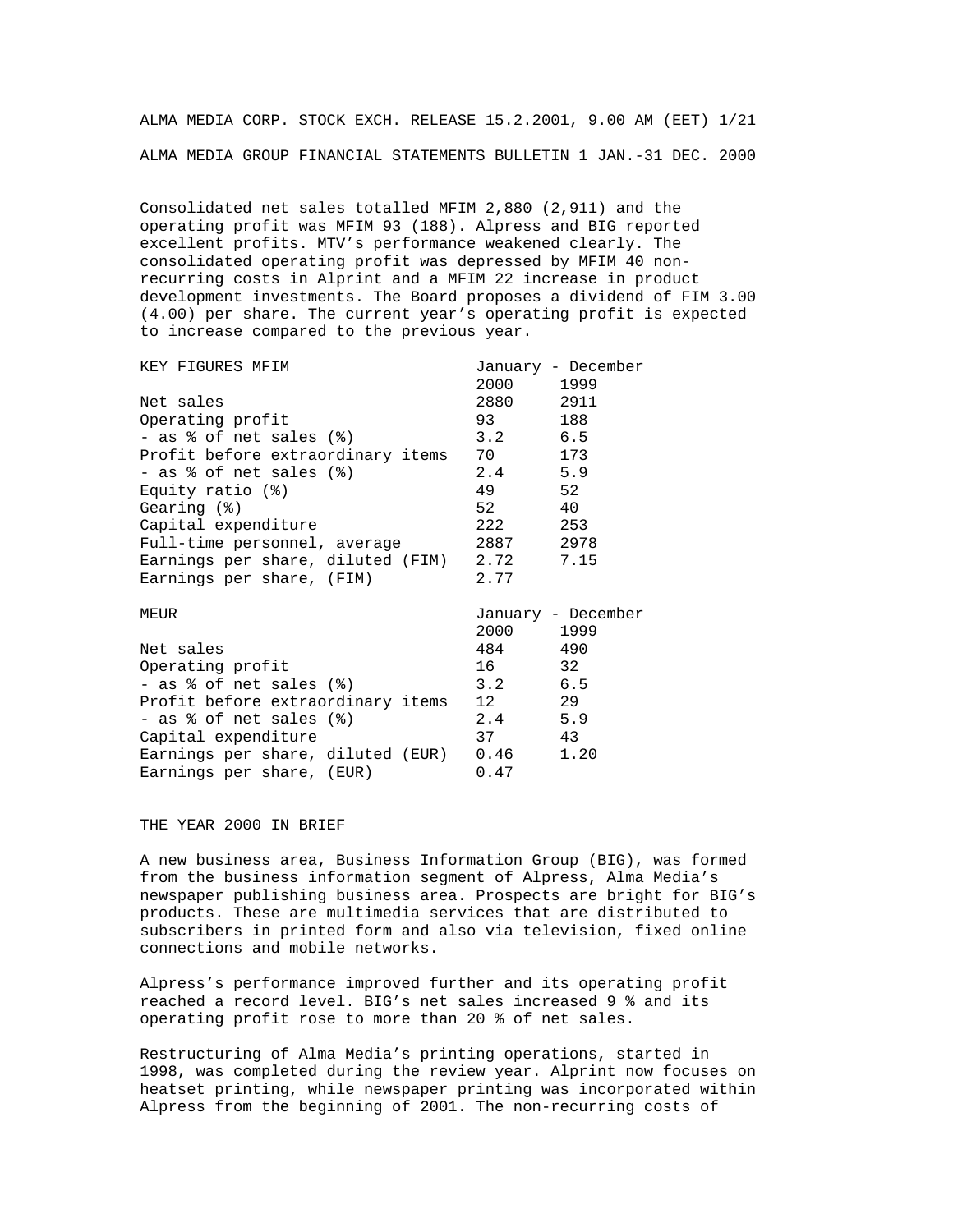this restructuring reduced the operating profit in 2000 by FIM 40 million. Contract printing will increase Alpress's operating profit in 2001. Alprint's full-year result of operations is expected to enter into profit again in 2001.

MTV's net sales and operating profit were lower than expected. A comprehensive analysis of MTV group's operations was carried out during the second half of 2000 which resulted in a plan to raise operational efficiency by 150 man-years. Negotiations are in progress on implementing these measures, the impact of which will raise MTV group's profitability from the final quarter of 2001 onwards.

Alma Media Group holds operating licences for two and a half digital channels. The terms of these licences commit their holders to start up digital broadcasting in August 2001. Alma Media believes that digital television will increased the Group's expenses by approximately FIM 50 million in 2001.

Alma Media has maintained its position as Finland's leading provider of new-media content and services. Its new-media operations are divided into five classes, which are -online services of its newspaper brands -horizontal Internet portals -classified advertising -mediacom services (e.g. Internet accesses and content) -technical support services.

At the year's end Alma Media's online service had more than 700,000 active users.

The core priorities of Alma Media's research and development in new media are Content Management, User Experience and Customer Relationship Management (CRM), together with their commercial applications. Alma Media invested FIM 6 (2) million on these focus areas in 2000. The Group's total R&D expenditure increased to FIM 56 (34) million. A further FIM 8 million was invested in the KCRnet project; this sum has been capitalized.

Alma Media received approval for three new new-media patents during the year and submitted 11 new patent applications. This activity will expand considerably in 2001.

Alma Media's consolidated net sales are expected to increase slightly this year and the operating profit is forecast to be higher than one year earlier.

ALMA MEDIA'S PERFORMANCE BETWEEN OCTOBER AND DECEMBER 2000

NET SALES AND OPERATING PROFIT BY BUSINESS AREA, OCTOBER-DECEMBER (MFIM)

|            | Net sales           |           |   | Operating profit/loss |                     |       |
|------------|---------------------|-----------|---|-----------------------|---------------------|-------|
|            |                     | 2000 1999 |   | 2000                  | 1999                |       |
|            | $10 - 12$ $10 - 12$ |           | ° |                       | $10 - 12$ $10 - 12$ | °     |
| Alpress    | 290                 | 281       |   | 36                    | 28                  | -29   |
| <b>BIG</b> | 73                  | 71        |   | 15                    | 18                  | $-17$ |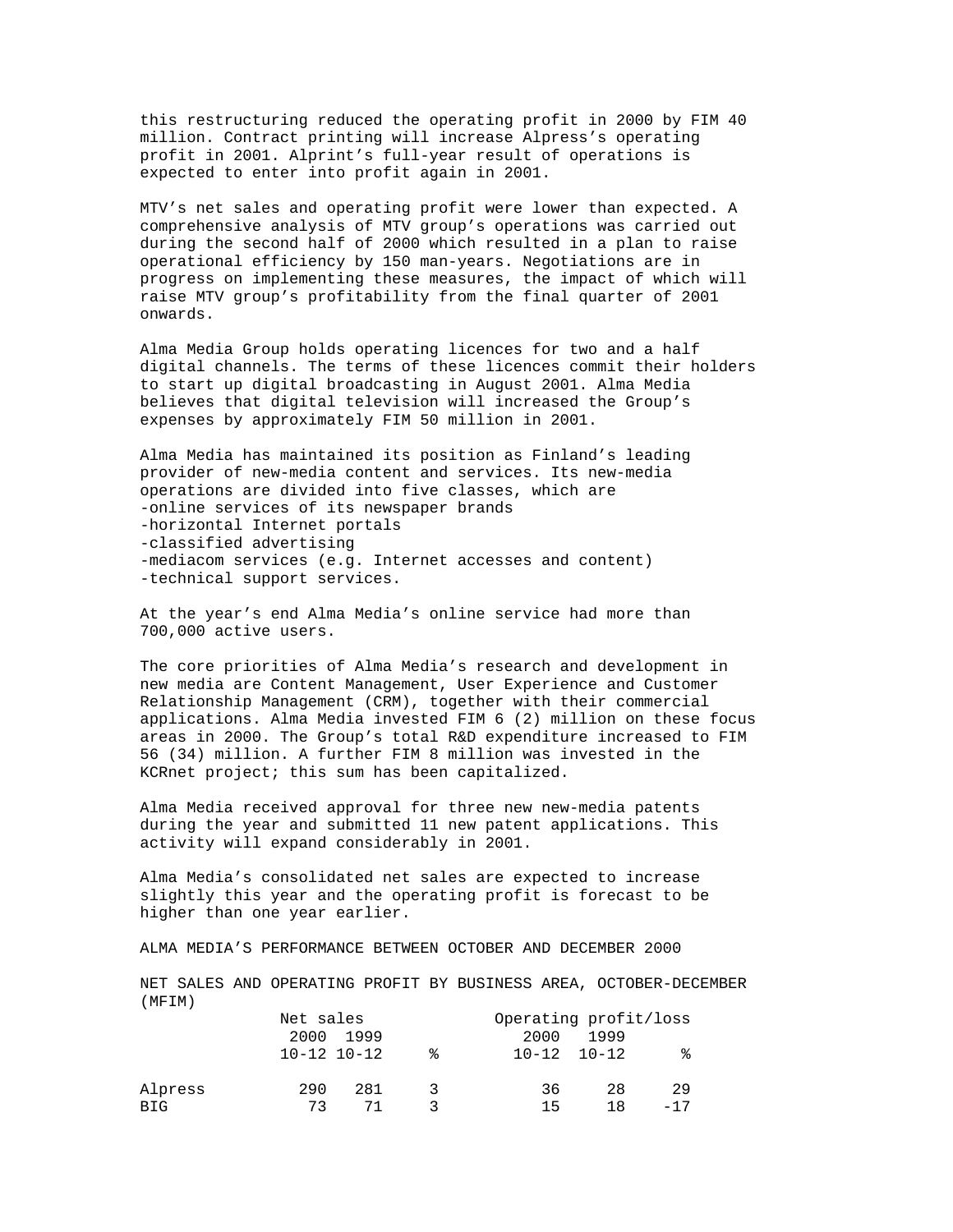| Broadcasting   | 291    | 313   | $-7$ | 18     | 35    | -49                      |
|----------------|--------|-------|------|--------|-------|--------------------------|
| New Media*)    | 27     |       | 145  | $-2.4$ | $-10$ | $-140$                   |
| Alprint        | 209    | 199   | ь    | $-2$   | $-4$  | 100                      |
| Parent company | 24     | 16    | 50   | $-12.$ | $-2$  | $-500$                   |
| Group entries  | $-114$ | $-92$ | 24   | $-5$   |       | $\overline{\phantom{a}}$ |
| Total          | 800    | 799   |      | 26     | 68    | $-62$                    |

\*) The net sales and operating result of the New Media business area do not correspond to the legal organization. Overlaps between Alpress and BIG are eliminated by Group entries. New Media's net sales in 1999 do not include the FIM 11 million net salesof MTV Text Channel and FOR Oy transferred to the business area in 2000.

Consolidated net sales between October and December were roughly equivalent to the same period in 1999. Alpress's net sales increased during the final quarter, boosted by growth in advertising and circulation revenues. Alpress's net sales and performance were also helped by the increase in Iltalehti's cover price in December.

Net sales of the Business Information Group rose moderately on the previous year but its investments in new products, coupled with lower than forecast advertising sales, caused a temporary decline in operating profit during the final quarter of the year.

Higher programming costs and investments in the TVTV! cable channel, started up in February, increased the overall costs of the television broadcasting operations. Net sales from advertising time decreased 5 %. The net sales and operating profit of the Broadcasting business area were down on the same period in 1999. Alma Media raised its holding in Oy Suomen Uutisradio Ab (Radio Nova) from 48 % to 61 % during the final quarter.

A new company, KCRnet Oy, was set up within the New Media business area specializing in management of digital assets. Net Media also took over Communication Base Finland Oy, which focuses on sales promotional films and multimedia digital content, from the MTV group. This company previously operated under the name of Tuotantoyhtiö FOR Oy. New Media's net sales were boosted in particular

by strong performance in the areas of classified services, Kauppalehti Online's services and MTV Text Channel services.

Restructuring measures in Alprint were completed in the final quarter of the year. Alprint's profitability was depressed by the restructuring costs. Profits on divestments improved the result of operations.

The parent company's r&d expenditure increased markedly on the year before.

ALMA MEDIA'S PERFORMANCE JANUARY – DECEMBER 2000

NET SALES AND OPERATING PROFIT BY BUSINESS AREA (MFIM)

Net sales Operating profit/loss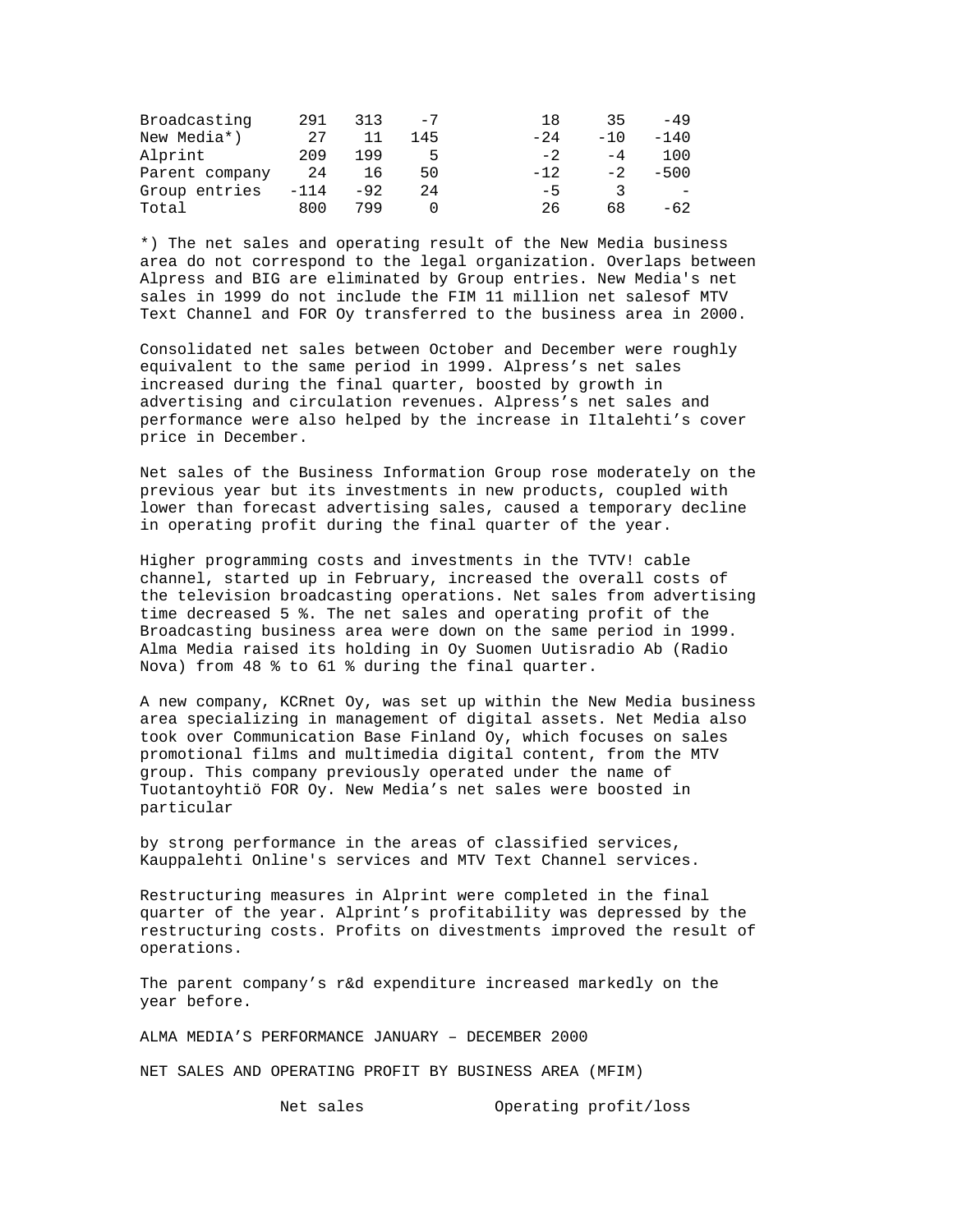|                |           | 2000 1999    | ٩,   | 2000  | 1999  | ిన     |
|----------------|-----------|--------------|------|-------|-------|--------|
| Alpress        |           | 1083 1069    |      | 132   | 123   |        |
| BIG            | 252       | 232          | 9    | 52    | 49    | 6      |
| Broadcasting   |           | 1009 1064    | $-5$ | 10    | 48    | $-79$  |
| New Media*)    | 80        | 29           | 176  | $-60$ | $-28$ | $-114$ |
| Alprint        | 785       | 786          | 0    | $-16$ | 0     |        |
| Parent company | 92        | 63           | 46   | $-29$ | $-9$  | $-222$ |
| Group entries  |           | $-421 - 332$ | 27   | 4     | 5     | $-20$  |
| Total          | 2880 2911 |              | $-1$ | 93    | 188   | $-51$  |

\*) The net sales and operating result figures of the New Media business area do not correspond with the legal organization. Overlaps between Alpress and BIG are eliminated by Group entries.

ALPRESS, BIG AND NEW MEDIA INCREASED NET SALES, BROADCASTING'S NET SALES DECREASED

Alpress's circulation and advertising sales showed a clear increase, particularly in Aamulehti and Iltalehti. Growth was even more pronounced compared to the previous year since Alpress's figures in 1999 included net sales from printing activities totalling FIM 34 million.

BIG's net sales rose ca. ten percent, boosted in particular by a more than 100 % increase in sales of Kauppalehti Online's services. Kauppalehti also reported a strong increase in advertising and circulation sales.

New Media's net sales almost tripled. Growth was most noticeable in the online classified ads services Jobline and DIME.

MTV's net sales were reduced by lower than expected sales of advertising time.

Alprint's net sales remained at the previous year's level. The concentration of heatset printing at a single printing works reduced the heatset unit's net sales but net sales of the coldset line were correspondingly increased by the higher circulations and increased page numbers of the Alpress newspapers.

ALPRESS AND BIG REPORTED EXCELLENT PROFITS, GROUP R&D INVESTMENTS DEPRESSED CONSOLIDATED OPERATING PROFIT

Alpress and BIG posted record-high operating profits. Alpress's operating profit, FIM 132 (123) million, represented 12 % of its net sales. BIG's operating profit was FIM 52 (49) million, or more than 20 % of its net sales.

Launching of the new TVTV! cable channel raised costs by over FIM 20 million. MTV3 Channel's programming costs were approximately FIM 27 million higher than in the previous year owing to an increase in programming costs. Through its investments MTV succeeded in retaining its more than 40 % share of total viewing time and its position as by far the most popular television channel in Finland.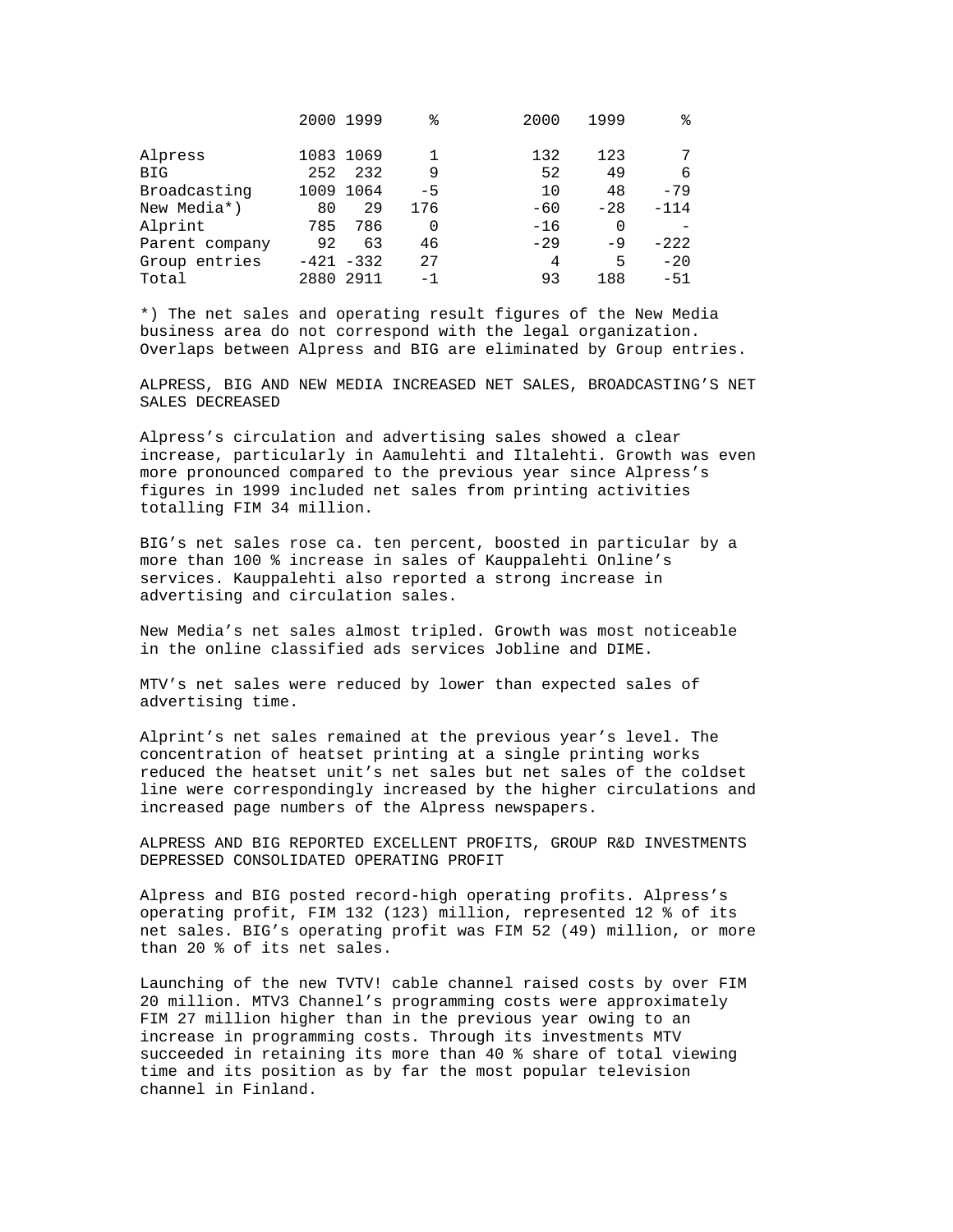MTV's sales of advertising time were approximately FIM 70 million lower than one year earlier. The associated companies contributed FIM 24 (1) million to the Broadcasting business area's operating profit. MTV Oy owns 23.4 % of TV4 AB in Sweden, which reported net sales of 2509 (2184) million krona for the year. TV4 AB's profit before taxes reached an all-time high at 336 (218) million krona. Broadcasting's operating profit was FIM 10 (48) million.

New Media's costs were considerably increased by marketing expenditure throughout the year, higher R&D costs, and the startup and development costs of new companies established at the year end. The additional input in marketing was largely responsible for an increase in the number of users of Alma Media's online services. At the end of the year these totalled over 700,000 active users. New Media's net sales almost tripled to FIM 80 (29) million. Its operating result was FIM –60 million, a major factor being the heavy increase in R&D costs, which totalled FIM 38 (23) million. These are expected to produce results in the coming years.

Alprint was reorganized during the year. From now on Alprint concentrates on heatset printing, most of which takes place at a single large printing works in Tampere. Net sales of Alprint's heatset line were FIM 56 million lower than in the previous year owing to the restructuring measures and the closure of certain units. Net sales of newspaper printing rose markedly. Alprint recorded an operating loss of FIM –16 (0) million for the year. Reorganization of the heatset operations generated non-recurring costs of approximately FIM 40 million and an extraordinary expense of FIM 15 million was entered on the closure of the Kaivoksela newspaper printing plant in Vantaa.

Other operating income in the Alma Media Group totalled FIM 44(50) million, comprising profits on the disposal of certain MTV and Alprint operations and profits from the sale of shares.

Associated companies contributed altogether FIM 27 (2) million to Alma Media's consolidated operating profit. The other most important associated companies besides TV4 AB were Oy Suomen Uutisradio Ab (Radio Nova), the Finnish News Agency Ltd, Tampereen Tietoverkko Oy, Baltic News Service and Pearson Television.

#### COSTS HIGHER THAN IN 1999

The Group's operating expenses and depreciation totalled FIM 2,858 (2,775) million.

Costs were FIM 93 million higher than in the previous year. The main items were FIM 40 million in costs arising from restructuring in Alpring, R&D expenditure that was FIM 22 million higher than one year earlier, and investments of over FIM 20 million in the new cable channel. All these investments are expected to increase the Group's profits in future years.

Depreciation amounted to FIM 169 (176) million and included amortization of goodwill totalling FIM 17 (15) million. The operating profit was FIM 93 (188) million. Net financial costs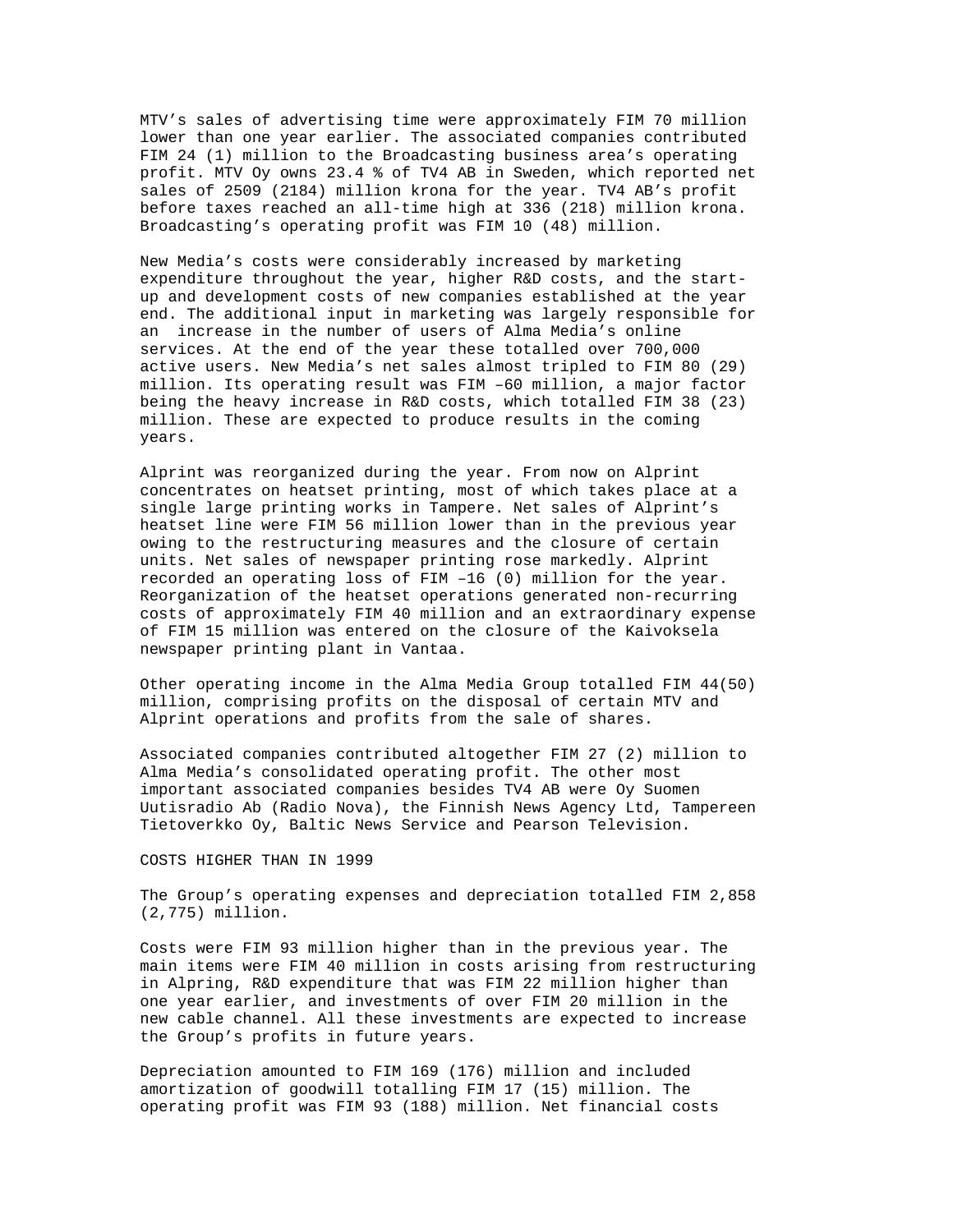were FIM 23 (15) million. The Group's profit before extraordinary items was FIM 70 (173) million. Extraordinary items included costs of FIM 15 million arising from the closure of the Kaivoksela hybrid printing plant and a further FIM 5 million in writedowns of local radio operations.

Taxes paid during the year totalled FIM 19 (57) million. The net profit for the year was FIM 29 (114) million and earnings per share (diluted) were FIM 2.72 (7.15).

The Group's balance sheet totalled FIM 2,539 (2,521) million at the end of the year. The equity ratio was 49 % (52 %) and shareholders' equity per share was FIM 75.73 (79.00).

# CAPITAL EXPENDITURE AND FINANCING

Capital expenditure totalled FIM 222 (253) million. FIM 56 million comprised investments in Alprint machinery. Roughly half of Broadcasting's FIM 54 million investments covered technical equipment. Some FIM 45 million of the Group's capital expenditure was devoted to acquiring holdings in business area companies and companies acquired for venture capital purposes.

The Group had FIM 112 (129) million in cash reserves and bank balances at the year end. Interest-bearing debt amounted to FIM 733 (631) million. Gearing was 52 % (40 %). The additional expenses incurred by reorganizing of the printing operations, and the higher investments in new media than in the previous year, increased the need for external financing.

## DIVIDEND PROPOSAL

Alma Media Corporation's Board of Directors will propose a dividend of FIM 3.00 per share at the Annual General Meeting to be held on 20 March 2001.

## SUBSEQUENT EVENTS

In January 2001 Alma Media launched the MTV3 Broadband Access to households in the Greater Helsinki area. Alma Media plans to capture a significant share of the two megabyte broadband connections now being marketed in Finland.

MTV's competitive situation and operating environment have changed significantly in recent years. MTV will renew its operating processes in order to safeguard its competitive position. Discussions were initiated with personnel in January 2001 on the measures necessary to raise overall efficiency. These discussions will determine in more detail the action to be taken to revise MTV's operating processes, their impact on personnel and their timetable. The measures are not expected to generate significant non-recurring expenses. Efficiency will be raised by approximately 150 man-years, including changes in MTV's network of free lancers. The measures will apply mainly to programme production, news and current affairs, technical services and regional sales. Statutory negotiations with personnel representatives were started at the end of January 2001 and are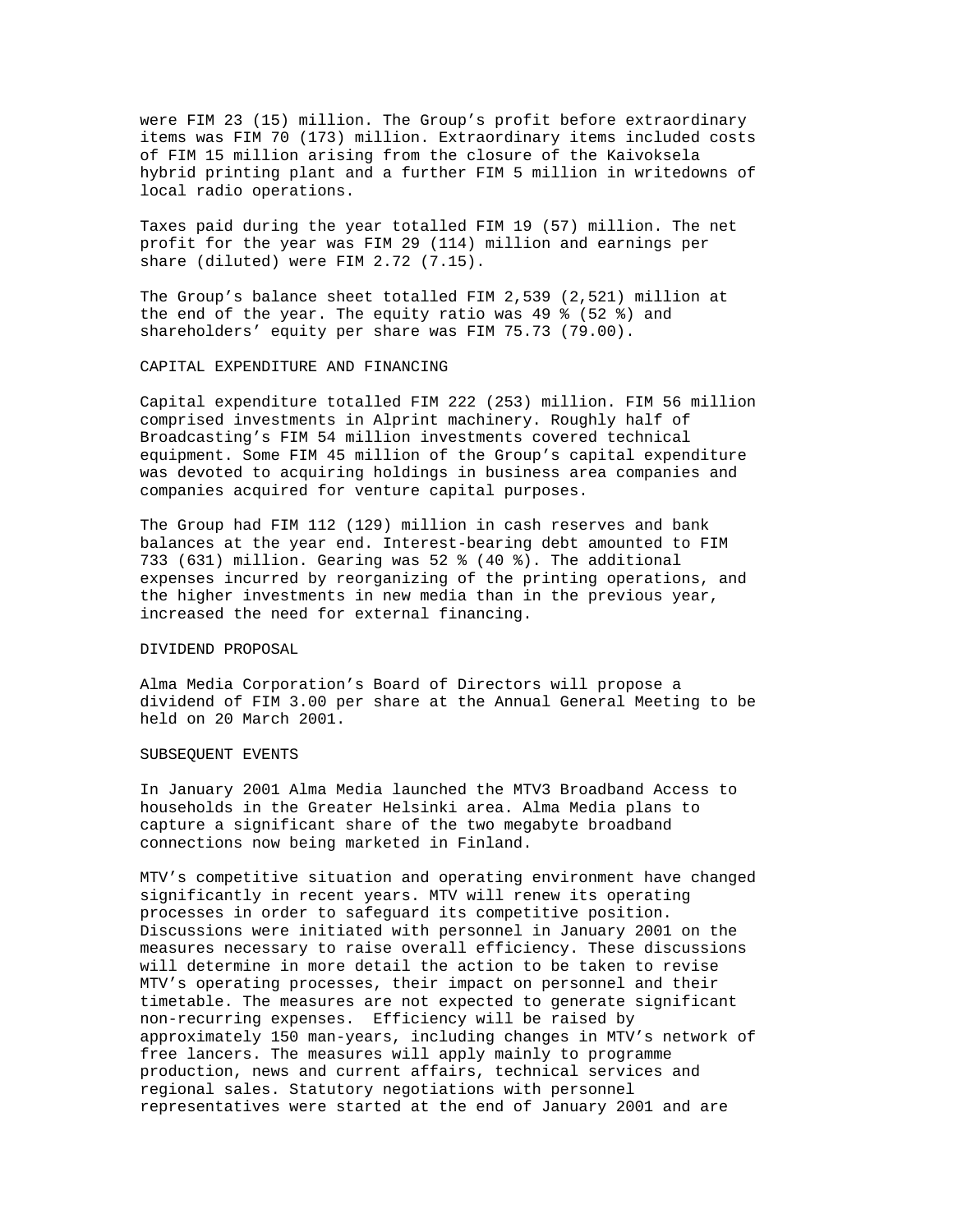expected to be concluded by mid-March 2001.

Alma Media signed a long-term contract with an outside party to lease the property vacated by Alprint in Kaivoksela, Vantaa. This building has 19,000 square metres of floor space including about 7,000 square metres of office premises. The lease will have a clearly positive net impact on Alma Media's consolidated profits.

In December 2000 Alma Media raised its holding in Oy Suomen Uutisradio Ab from 48 % to 61 % as a result of which the Ministry of Transport and Communications put Radio Nova's operating licence out to competitive tender. In February 2001 the ministry granted a new operating licence to Oy Suomen Uutisradio Ab on the previous conditions. This licence is in force until the end of 2006.

In February 2001 Alma Media increased its holding in the multimedia company Intervisio Oy, as planned, from 34 % to 51 %.

Also in February, MTV Oy sold MTV Tuotanto Oy, which had 34 employees. MTV Tuotanto Oy will continue operating in its former premises. MTV Oy will buy in the services it needs from the company.

Iltalehti's circulation during the latter half of 2000 was audited in February this year. Its 6-day circulation rose 1.0 % and its weekend circulation 1,9 % on the same period in the previous year. Iltalehti has raised its share of the afternoon newspaper market from 37 % to 38 %.

PROSPECTS FOR THE CURRENT YEAR

The Finnish economy is expected to grow somewhat more slowly than in 2000. Uncertainty is being fuelled by a forecast increase in volatility in Finland and particularly in the USA.

Alpress's operating profit is expected to increase. Alpress's net sales will rise approximately FIM 50 million because from the beginning of the current year it has also been responsible for printing not only the Group's newspapers but those of its outside customers as well. Higher than forecast increases in paper prices will weaken Alpress's otherwise positive performance. These increases can be partly absorbed through tight control over page numbers and the use of alternative newsprint grades.

Barring a clear deterioration in the Finnish economy, operating conditions will offer BIG the opportunity to raise both net sales and performance. Its profit growth and an increase in Kauppalehti's orderbook in January support this view.

Television viewing increased considerably during 2000 and forecasts suggest that advertisers plan to increase their expenditure on television advertising. MTV has retained its supremacy in viewing time among all the target groups favoured by advertisers and further measures will be taken to reinforce marketing of its unrivalled position as an advertising medium. MTV has also initiated a programme to raise efficiency and enhance customer service, the impact of which will be most clearly visible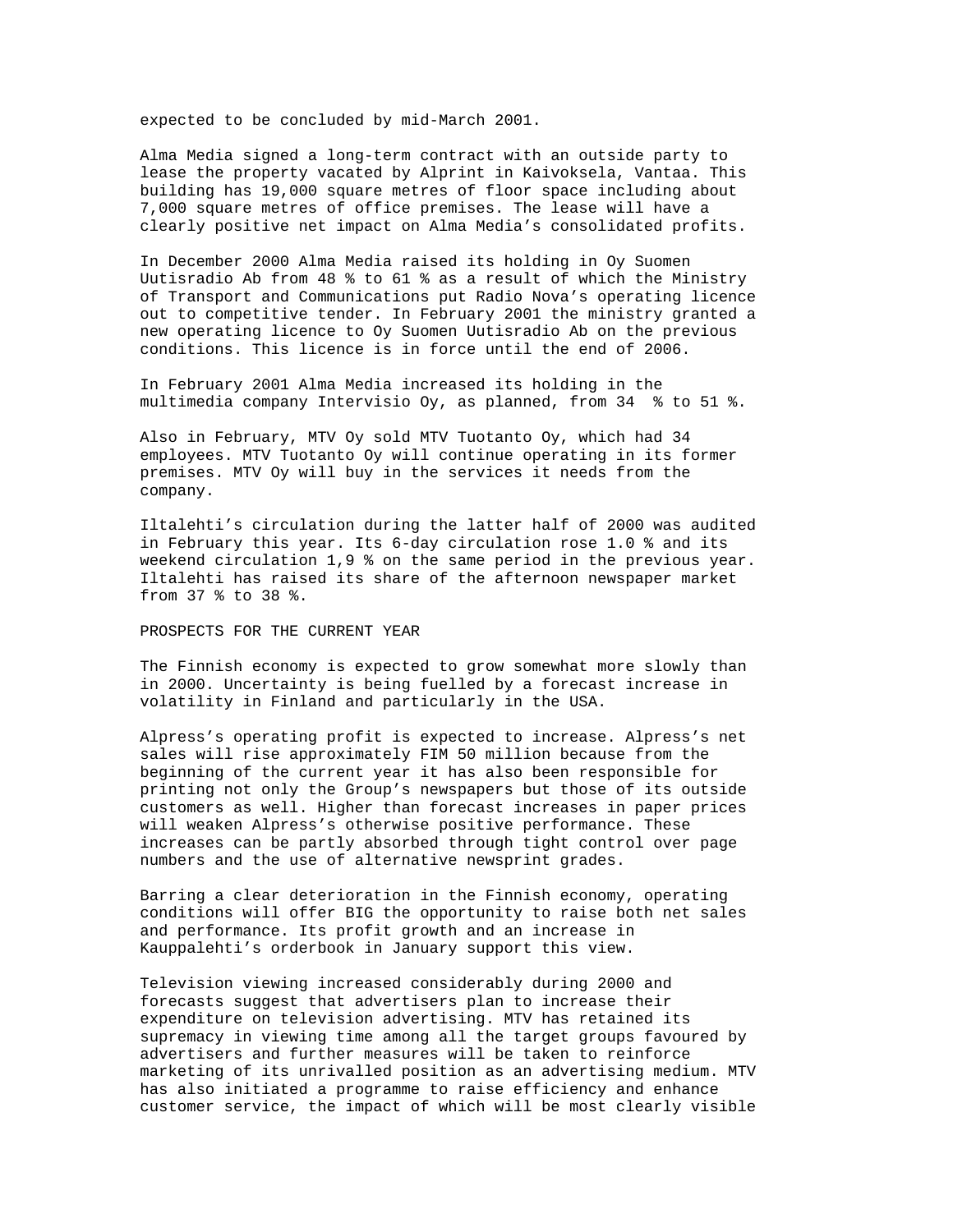in the final quarter of the year. TVTV!'s net sales are expected to increase and therefore its negative impact on performance will decrease. Raising sales volumes will be imperative to improving MTV's performance.

The New Media business area intends to maintain its leading position both as an Internet Service Provider and in Internet advertising in Finland. This will mean raising numbers of users at a higher rate than market growth and also doubling net sales.

Excluding its investments in digital television, New Media's absolute operating loss is expected to decline as well. Alma Media expects costs of FIM 50 million in connection with the introduction of digital television in Finland this year.

Alprint's operating environment is not expected to change significantly this year. Alprint's cost efficiency will show a clear improvement as a result of the reorganization measures carried out last year, and it is expected to record an operating profit again.

As a media company, Alma Media's quarterly performance varies considerably. Its net sales in the first and third quarters are normally lower than in the second and fourth quarters and the same trend is also evident in its operating profit.

Net sales in the first quarter are expected to reach the same level as in the first quarter of 2000 but the operating profit will remain below the comparable figure because of other income in the previous year. The Group's full-year net sales are forecast to increase slightly and its profitability to improve. The operating profit for the full year is expected to be higher than in 2000.

## PERSONNEL AND ADMINISTRATION

Alma Media had 2,887 (2,978) full-time employees at the end of 2000 and a further 1,349 (1,254) part-time employees.

The number of employees increased in the Group's R&D and new media functions, i.e. its New Media business area, as well as in the parent company's development unit and in the Business Information Group, notably its online services. The new subsidiaries Oy Suomen Uutisradio Ab (Radio Nova), MTV-Tele Oy and Balance Consulting Oy added a further 66 employees to the total workforce.

Alprint's operations were restructured to match the changed market situation in line with by the Group's strategy. Concentration of operations coupled with the divestment and closure of certain production units reduced Alprint's personnel by 109 employees.

Björn Mattsson was the chairman, and Bengt Braun was the deputy chairman, of Alma Media Corporation's Board of Directors until the Annual General Meeting held on 16 March 2000. Olli Reenpää was elected chairman of the Board and Bengt Braun deputy chairman after the AGM.

Pekka Ala-Pietilä, Bengt Braun, Matti Häkkinen, Olli Reenpää and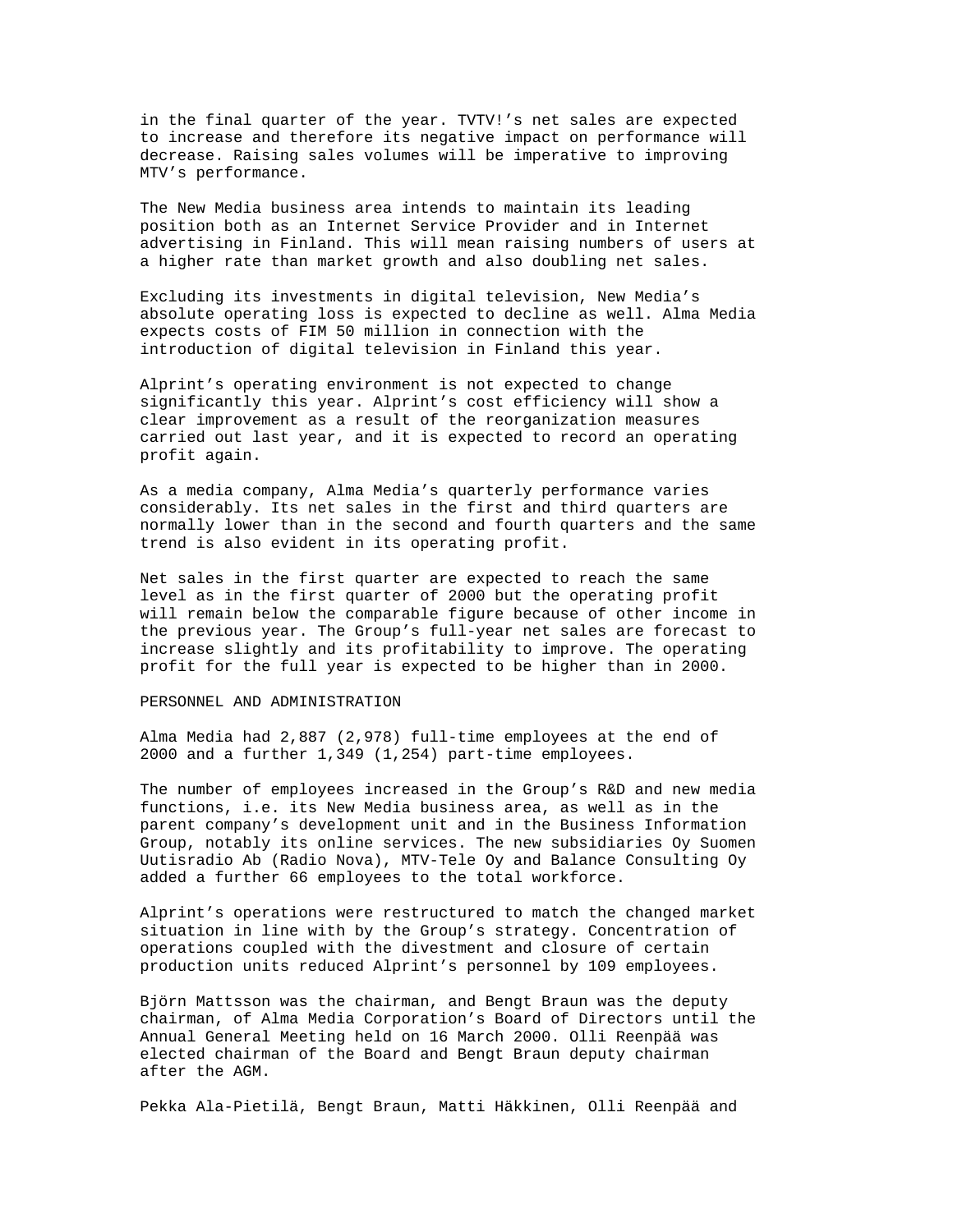Kari Stadigh served as members of the Board of Directors throughout the financial year. Matti Kavetvuo and Jonas Nyrén were appointed to the Board following the resignations of Pirkko Alitalo and Björn Mattsson for the remainder of their terms of office.

No new members were elected to the Supervisory Board after Mr Kavetvuo and Mr Nyrén joined the Board of Directors. Of the members of the Supervisory Board in turn for retirement, Ari Heiniö, Paavo Pitkänen and Jarmo Raveala were re-elected. Björn Mattsson was elected to the Supervisory Board as a new member. The chairmen of the Supervisory Board were Arjo Anttila, who resigned due to age, and Björn Mattsson. The deputy chairman for the full period was Paavo Pitkänen. Pekka Niemiaho was elected as the personnel's representative on the Supervisory Board in place of Vesa Kallionpää. Veli Kalle Tavakka resigned from the Supervisory Board at his own request.

The Annual General Meeting appointed the firm of public accountants KPMG Wideri Oy Ab and Mr Mauri Palvi APA as company's auditors. Mr Matti Packalén was the President and CEO of Alma Media Corporation throughout the period.

Two new members were added to the company's Group Executive Board during the year. Mr Juha Blomster, President of Business Information Group and Managing Director of Kustannusosakeyhtiö Kauppalehti, was appointed to the Group Executive Board at the beginning of September, and Mikko Räisänen was appointed from the beginning of November with responsibility for development and media marketing of Alma Media's digital TV and broadband access services. Mr Räisänen also sits on the boards of directors of the Broadcasting and New Media business areas.

## SHARES AND OWNERSHIP STRUCTURE

The Board of Directors had no authorizations to raise the company's share capital during the year. Alma Media Corporation's issued and registered share capital totalled FIM 157 million at the end of the year, comprising FIM 68 million in Series I shares and FIM 89 million in Series II shares. At the end of the year 33 % (32 %) of the shares were held in foreign and nominee accounts.

Altogether 14 % (15 %) of Alma Media's Series I shares and 45 % (54 %) of the Series II shares changed hands on the Helsinki Exchanges during the year. Trading totalled EUR 208 (160) million. The market capitalization of the company's share capital at the end of the year was EUR 308 (497) million.

# Share performance (euros)

|        | Price<br>3 Jan. 2000 | Price<br>30 Dec. 2000 | Highest Lowest<br>price price |       |
|--------|----------------------|-----------------------|-------------------------------|-------|
| Ser I  | 30.90                | 19.00                 | 65.00                         | 17.25 |
| Ser II | 31.50                | 19.99                 | 70.00                         | 18.00 |

In accordance with the decision of the AGM on 24 March 1999 Alma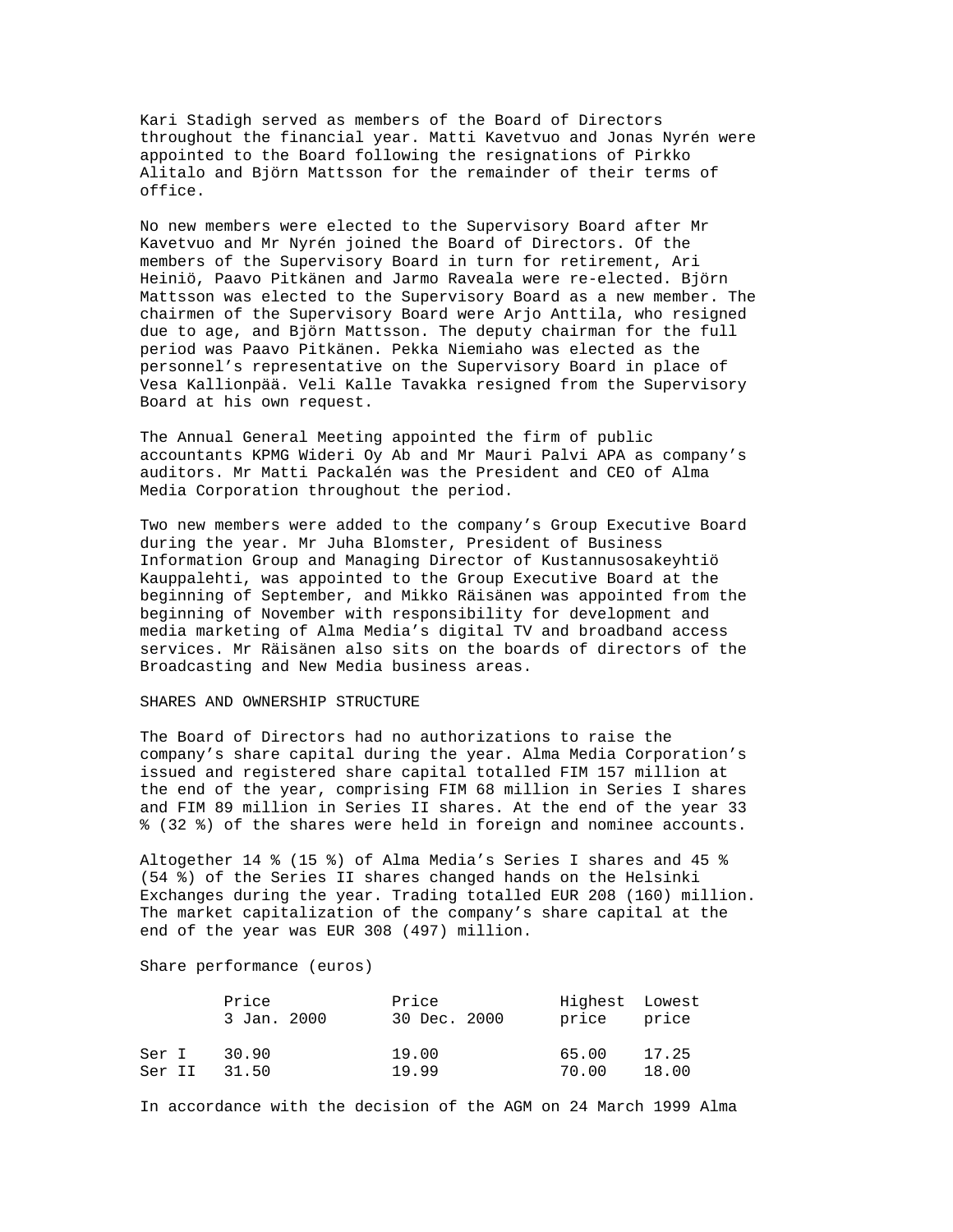Media Corporation offered bonds with warrants totalling FIM 1,220,000 to its employees entitling subscription of altogether 610,000 Series II shares. This was a privileged issue, disapplying shareholders' pre-emptive subscription rights, to Alma Media Corporation's employees and also its wholly owned subsidiary Marcenter Oy. The bond subscription period was 12-24 April 1999. The bond was oversubscribed five times over. It was subscribed by 759 employees and Marcenter Oy subscribed for warrants entitling it to 75,750 shares.

The average price of the Series II share, used to calculate the bond subscription price, was EUR 20,58 per share in October 1999. According to the terms of the bond, half of the shares may be subscribed from 28 May 2001 at a price 12 % above the average price in October 1999, i.e. for EUR 23.05 per share, and the other half of the shares from 28 May 2003 at a price 28 % above the average price in October 1999, i.e. for EUR 26.34 per share. Any dividends payable will be deducted from the subscription price before subscription.

## BUSINESS ENVIRONMENT AND BUSINESS AREA PERFORMANCE

Alma Media Group is a mass media corporation, whose operations are divided into five business areas. Alpress is responsible for newspaper publishing, Business Information Group for producing and distributing business and financial information, Broadcasting for television and radio, Alprint for printing, and New Media for the Group's activities in the new media business. The parent company is Alma Media Corporation, whose shares are listed on the Helsinki Exchanges. The parent company is centrally responsible for the Group's corporate management, strategic planning, accounting and finance, real estate management, and its general responsibilities as a public listed company.

Some 60 % of Alma Media's net sales comes from sales of television advertising time, newspaper advertising and online advertising. About 90 % of the total sales is derived in Finland. Almost exactly one-third of Alprint's net sales comes from exports, twothirds of which goes to the Nordic countries. Alma Media Group's most important international investment is its 23.4 % holding in the Swedish television company TV4 AB.

Media advertising rose 7.7 % on the previous year, totalling FIM 6.6 billion according to Ad Facts Ltd. Newspapers increased their market share in media advertising as newspaper advertising rose 8 %. Television advertising increased 4 %, magazine advertising 8 %, radio advertising 9 % and online advertising 89 %. Newspaper advertising accounted for 52 % of all media advertising. Advertising in provincial newspapers increase 6 % on average, in the afternoon newspapers about 5 %, in free distribution papers 3 % and in local papers 1 %.

Circulation growth was uneven among the various newspapers. Circulations of daily newspapers in Finland declined by almost one percent on average, and by over 2 % for the smaller 1-3 issues/week newspapers. Television viewing time increased 4 %. Despite this, however, television advertising lost market share to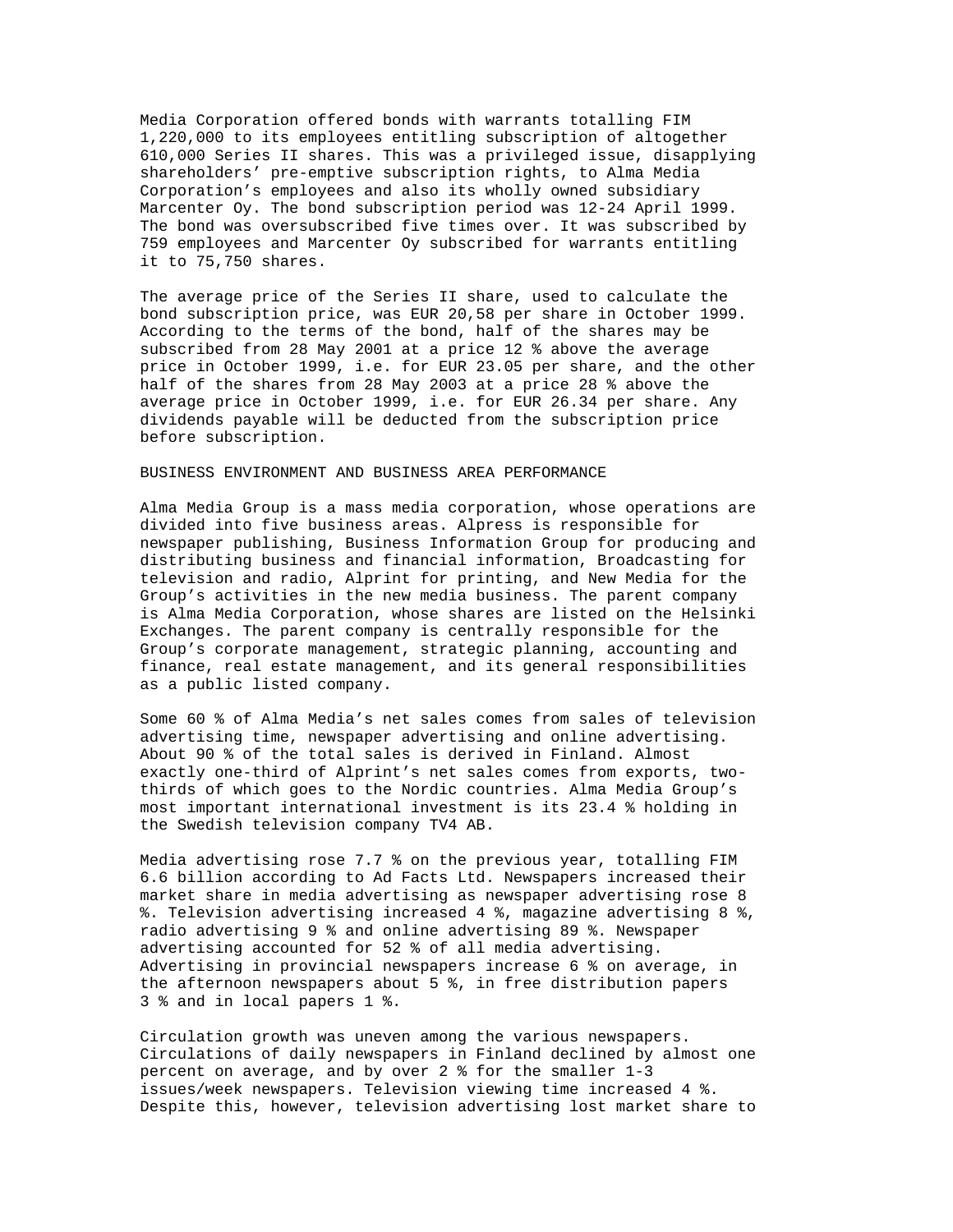## other media.

The Internet grew strongly in popularity with over two million of the Finnish population using the Internet at the year end. About 90 % of this total also use Alma Media's online services. In terms of numbers of visitors, Alma Media is the largest online service provider in Finland. Internet advertising and e-commerce have developed more slowly than expected.

In the graphic industry paper prices rose 2-3 %. Demand changed very little compared to the previous year.

### ALPRESS

Most of Alma Media's newspaper publishing activities are concentrated in its Alpress business area. Kauppalehti was separated from Alpress during the year and a new business area, Business Information Group, was formed around its products. Operating conditions were favourable for both business areas.

Iltalehti, which appears six days a week, is a national newspaper. Alpress's 7 days/week newspapers are Aamulehti, Satakunnan Kansa, Lapin Kansa, Pohjolan Sanomat and Kainuun Sanomat, all of which are the number one media in their respective areas. In addition to these, Alpress publishes 17 local papers and seven town and freedistribution papers. The aggregate circulation of all the Alpress newspapers is approximately 500,000 copies, and the town and freedistribution papers have a combined print-run of about 175,000 copies. The papers have altogether more than 1.5 million readers. Alpress's share of the total newspaper market in Finland is 22 %.

During the year Alpress raised its holdings in Lapin Kansa Oy to 76 %, in Pohjolan Sanomat Oy to 92 % and in Kainuun Sanomain Kirja paino Oy to 92 %.

The circulations and circulation revenues of the Alpress newspapers grew faster than the market average. Of the major titles, Iltalehti, Aamulehti and Satakunnan Kansa all increased circulations at the same time as the average circulations of newspapers in Finland declined by almost one percent. The aggregate circulation of Alpress's local newspapers rose almost 2 %. Alpress's total circulation revenues increased more than 3 %.

Advertising revenues rose 6 % on average. Growth varied among the various newspapers from an increase of 8 % by Aamulehti to a decrease of 3 % by Kainuun Sanomat. Average advertisement prices did not change significantly.

Net sales totalled FIM 1,083 (1,069) million. The previous year's figure included FIM 34 million in net sales from printing operations. Alpress's operating profit was FIM 132 (123) million. Aamulehti and Iltalehti were particularly successful.

#### BUSINESS INFORMATION GROUP

Business Information Group, which is built around the Kauppalehti products, had a good year in 2000. Despite aggressive competition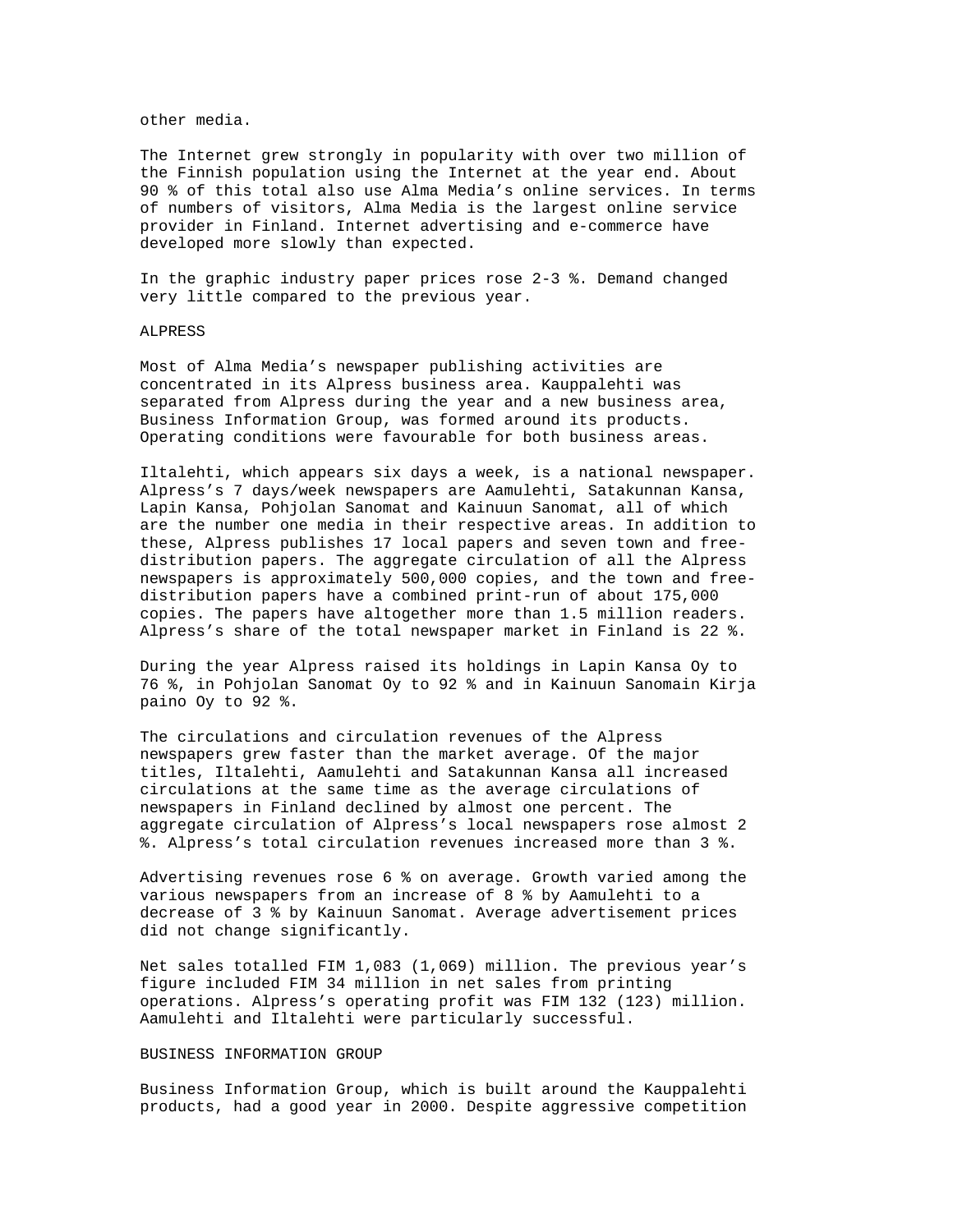in the business newspaper sector, Kauppalehti succeeded in raising its circulation to an all-time high. Its circulation increased 3 % on the previous year and its circulation revenues rose 6 %, indicating that circulation growth took place from a healthy base.

The strong growth in the Finnish economy favoured Kauppalehti as an advertising medium in the business-to-business market. Kauppalehti's advertising revenues increased 4 %.

Balance Consulting Oy, a company specializing in corporate analysis, was acquired for the Business Information Group during the year. This company had no significant impact on BIG's net sales and result in the year. Kauppalehti owns 50 % of Suomen Uutislinkki Oy, which produces business news for media including MTV3 channel. BIG is the largest shareholder (26 %) in Baltic News Service, the leading news bureau in the Baltic region.

BIG's net sales increased 9 % to FIM 252 million and the operating profit rose 6 % to FIM 52 million.

## BROADCASTING

Alma Media's Broadcasting business area is responsible for the Group's television and radio broadcasting activities. MTV Oy is responsible for MTV3 Channel and the TVTV! cable channel, started up in February 2000. The business area also includes the Swedish associated company TV4 AB (23.8 %), Oy Suomen Uudisradio Ab marketed as Radio Nova, and the digital television companies CITY-TV and Suomen Urheilutelevisio Oy. Alma Media previously owned 48 % of Radio Nova but increased its holding to 61 % in December 2000.

Daily television viewing time increased 4 %, or 7 minutes, in 2000 to 2 hours 48 minutes. MTV reached a high 40 % share of both total viewing time and prime time viewing, as required by its strategy.

FIM 1.3 billion was spent on television advertising in Finland during the year. Television advertising grew only 4 %, which was less than the increase in total media advertising volume. Television advertising's share of total media advertising declined slightly to below 20 %. MTV3 Channel's share of television advertising was 75 % (83 %). Sales of advertising time by MTV totalled FIM 942 (1,013) million.

Television advertising did not develop as expected in Finland, and instead lost share to other media. MTV reached its viewing targets, both in total viewing time and prime time viewing. Although total viewing time by the commercial television channels increased during the year, MTV did not manage to maintain its share of television advertising. Accordingly, measures are being undertaken in MTV to improve customer service and media sales. Tougher competition has raised prices of both domestic programme production and programmes purchased from abroad. MTV lightened its cost structure during the year and outsourced certain operations. An analysis of operations was started during the year covering the entire MTV group in order to raise the efficiency of MTV's production processes. The aim is to produce at least the current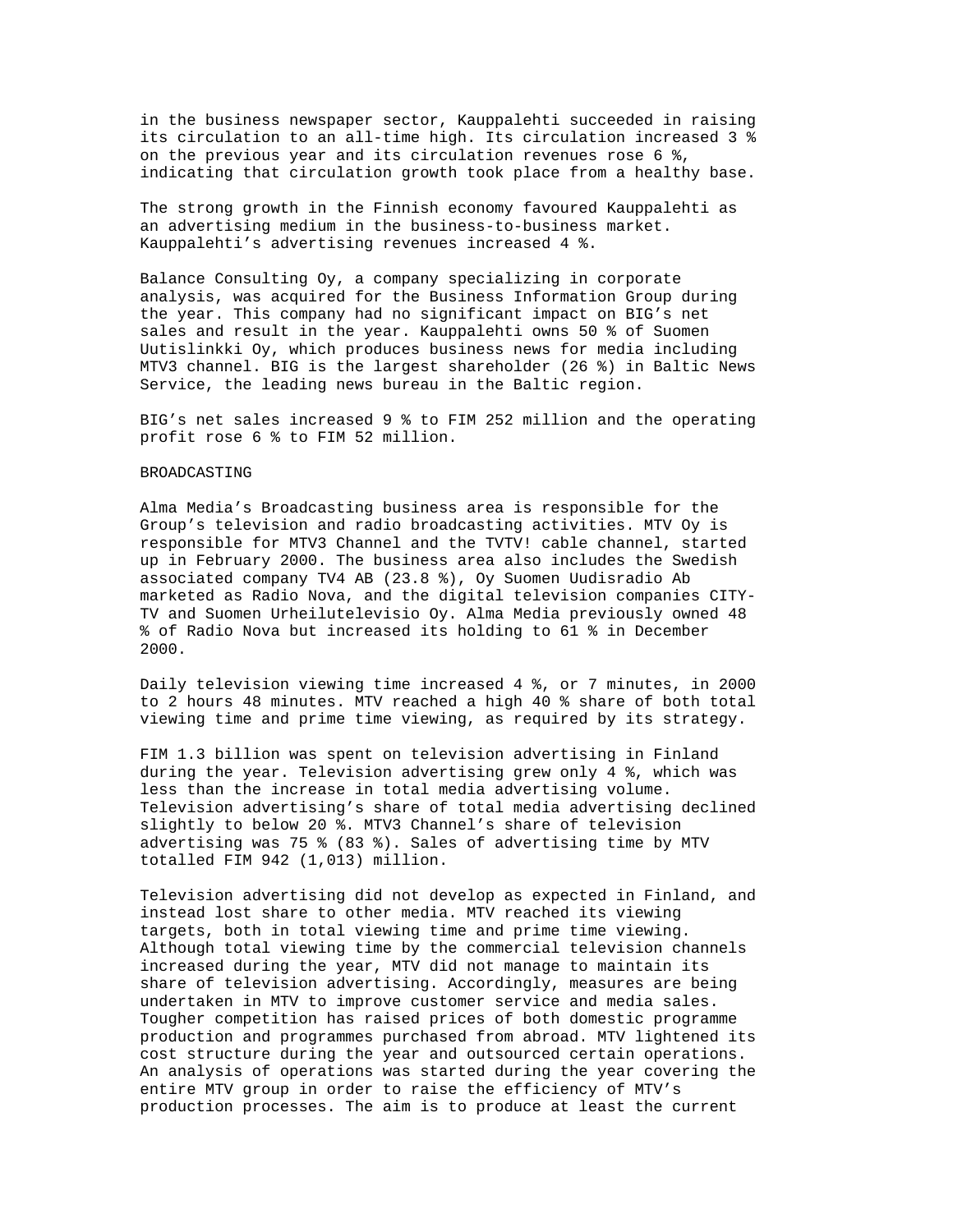level of programmes and offer existing levels of customer service while reducing costs equivalent to 150 man-years.

MTV Oy's net sales declined 5 % to FIM 1,009 (1,064) million. Advertising sales accounted for FIM 942 (1,013) million of net sales. MTV Oy's comparable operating expenses decreased slightly. MTV Oy's operating licence concession fee, FIM 225 (242) million last year, places a substantial burden on the company's financial performance. Network rental costs amounted to FIM 96 (95) million. The adverse impact of the concession fee increased further when new legislation was passed in 1999 broadening the fee basis to include sponsorship and TV text products in addition to advertising.

The associated companies contributed FIM 24 (1) million to Broadcasting's result. The largest item was TV4 AB. Companys's profit before taxes rose to 336 (218) million krona. MTV Oy's holding in TV4 AB totals 23.4 %. TV4 AB's impact on MTV Oy's and Alma Media Corporation's result was FIM 21 (-1) million.

MTV's operating profit totalled FIM 10 (48) million. This included FIM 15 (3) million in other operating income consisting of the sale of securities and the divestment of MTV Draama in September to Jarowskij Draama Suomi Oy, in which MTV Oy owns 15 %.

NEW MEDIA

Alma Media retained its position as Finland's leading provider of new-media content and services. Alma Media divides its new-media operations into five categories:

- brands online services, e.g. Kauppalehti Online, Iltalehti Online and Verkko Aamulehti

- the horizontal portals MTV3 Internet and MTV3 Text Channel and

- classified services, which include the DIME residential and property service, Jobline personnel recruitment service, and Autotalli for online vehicle trading

- mediacom services, represented by MTV3 Internet, MTV3 Broadband, Digi TV and their related activities, and

- technical support (Network Services) and the service businesses KCRNet, Communications Base Finland).

Alma Media had over 700,000 active users for its online services at the end of the year.

New Media's net sales almost tripled with Jobline, DIME, MTV3 Text Channel and Kauppalehti Online showing particularly strong growth. New Media's net sales totalled FIM 80 (29) million, 64 % of which came from advertising revenue and 36 % from sales of content and services.

The brands' online services include Kauppalehti Online, Iltalehti Online and Verkko Aamulehti. The number of weekly visitors to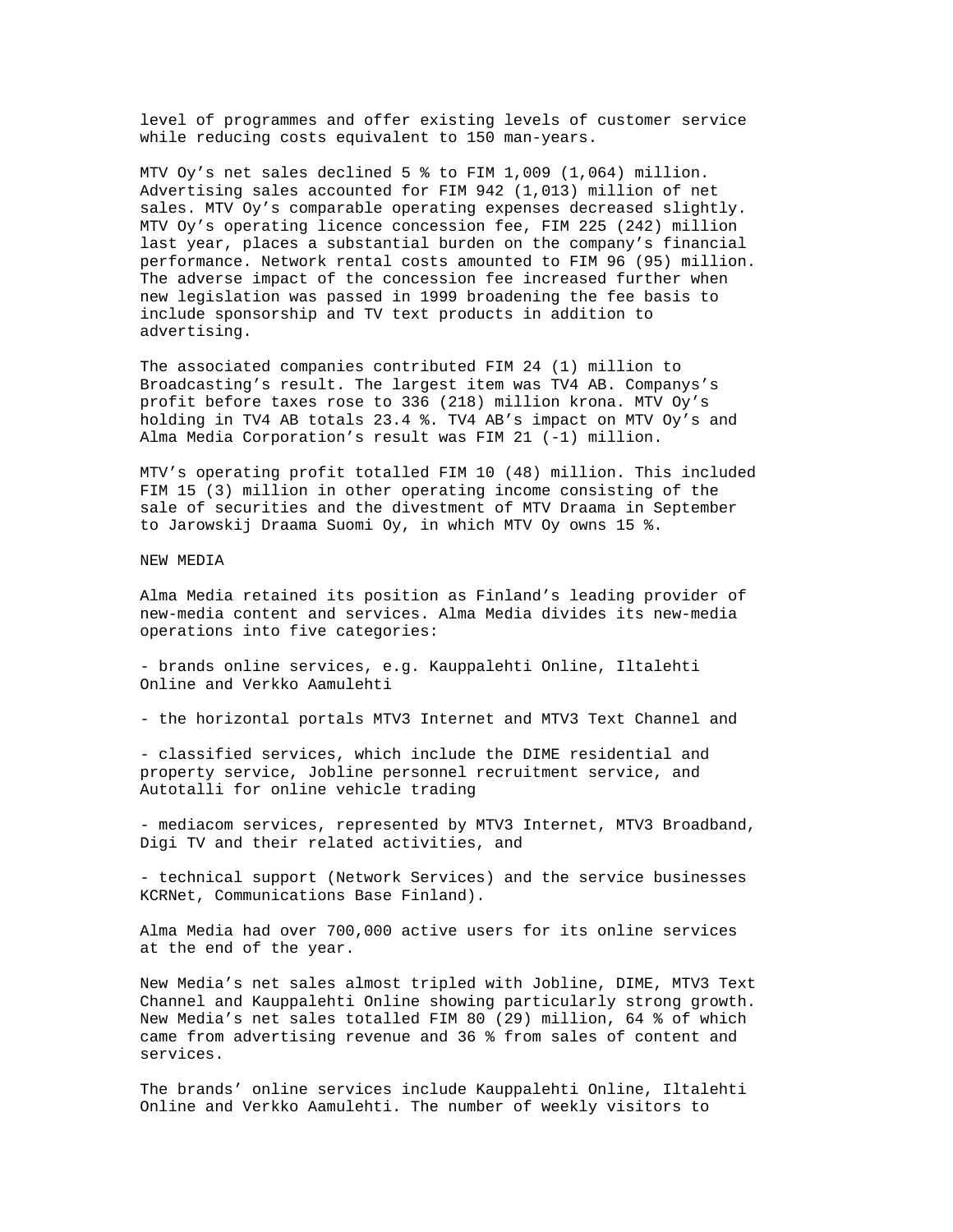Kauppalehti Online's web pages rose to over 70,000 and its net sales more than doubled on the previous year. The net sales from all these online services amounted to approximately FIM 20 (10) million.

Alma Media's classified services are the recruitment service Jobline and the DIME property trading service. The number of weekly visitors to Jobline rose to more than 20,000 and its database contains information on over 30,000 active job seekers. Jobline's net sales more than tripled compared to the year before. The DIME service, which deals in property advertising, established itself as the leading online service in Finland for this sector, capturing 90 % of the total volume of online property advertising. Its customers include more than 550 estate agents around the country. Net sales of classified advertising totalled FIM 14 (5) million.

The horizontal portals, which include the services of MTV3i, MTV Text Channel and the mobile portal Port Alma, generated net sales of FIM 24 (14) million from advertising and phone service revenues.

Technical support services comprise Alma Media Network Service, which provides technical services for the Group's new-media units. Also included in this category are KCRnet Oy and Communication Base Finland Oy, which started operating at the year end. Net sales of support services totalled FIM 20 (7) million.

Alma Media's strategy is to maintain direct contacts with its media customers via all possible distribution channels. For this reason Alma Media has also adopted the role of service operator and now provides Internet connections and residential broadband access (MTV3 Internet, MTV3 Broadband). Alma Media also runs an operator-independent mobile portal called Port Alma and it has operating licences for two and a half digital television channels. Alma Media calls its content-orientated digital connection activities mediacom-operations.

The New Media business area reported an operating loss of FIM -60 (-28) million. The reason was Alma Media's launch during the year of several new products as well as a considerable increase in R&D expenditure in new media.

R&D WORKS TOWARDS COMMERCIAL APPLICATIONS

Alma Media's three core new-media R&D priorities are Content Management, User Experience and Customer Relationship Management (CRM).

With the help of its proprietary CRM system Alma Media aims to provide content tailored to specific customers or customer groups without compromising personal privacy and security.

Alma Media systematically protects the methods and new innovations generated by its own R&D efforts. During the year Alma Media received approval for three international patents and submitted 11 new international patent applications for new-media innovations.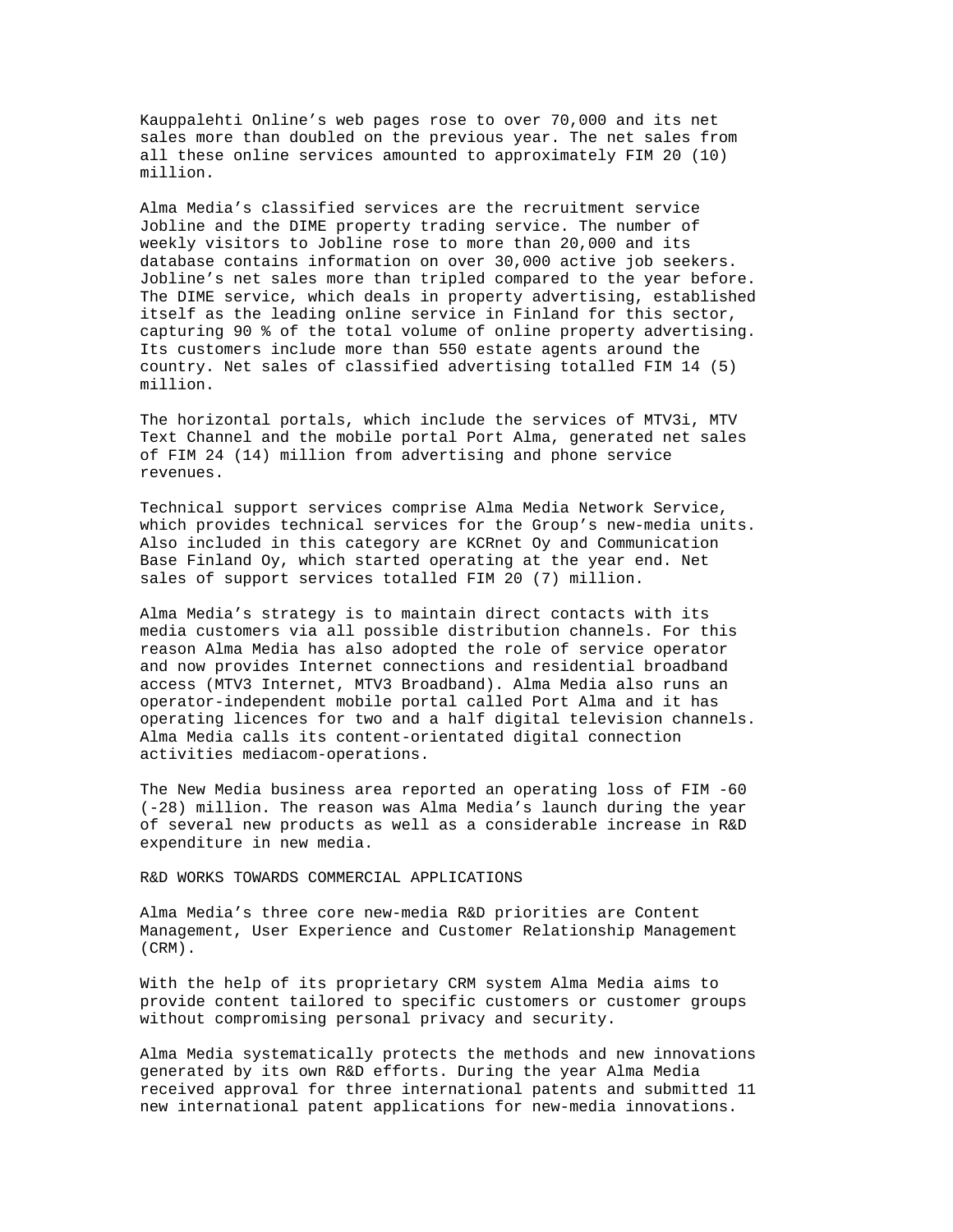The amount of patent applications will be considerably increased during the current year. Alma Media devoted approximately FIM 6 (2) million to research and development in new media during the year.

#### ALPRINT

Alprint is responsible for Alma Media's printing operations. In 1998 Alprint initiated a replacement investment programme intended to raise its cost efficiency and competitiveness. Changes in the operating environment compelled Alprint to re-examine its operating strategy during the review year. According to its revised strategy, Alprint now concentrates solely on heatset printing of A4 products, digital assets management and pre-press services. Alprint's principal customers are large publishers and advertisers. Alma Media's newspaper printing operations were subordinated under Alpress from the beginning of 2001.

All Alprint's heatset printing operations were regrouped at the expanded central heatset unit in Rahola, Tampere. At the same time Alprint closed its Pori and Vantaa printing plants and cancelled the planned replacement of the hybrid newspaper rotation press at the Kaivoksela printing plant in Vantaa and discontinued production at this plant. Restructuring of these printing operations gave rise to approximately FIM 40 million in nonrecurring expenses in 2000. Concentration of heatset printing at one central printing plant will substantially improve Alprint's profitability in 2001.

Alprint's net sales totalled FIM 785 (786) million, 37 % (32 %) of which was derived from within the Alma Media Group, 32 % (35 %) from other customers in Finland and 31 % (33 %) from exports. Of export sales, 65 % (68 %) came from Scandinavia, 26 % (23 %) from Russia, and 9 % (9 %) from other countries.

Alprint's intragroup sales totalled FIM 285 (252) million. The increase was caused by the transfer of Pohjolan Sanomat's printing operation from Alpress to Alprint's Rovaniemi printing plant in February and the fact that Alprint took over printing of Kainuun Sanomat at the beginning of 2000. The number of pages in these two newspapers was also increased. Other sales in Finland amounted to FIM 254 (273) million.

Alprint posted an operating loss of FIM 16 (0) million. The weak profitability was principally caused by the non-recurring expenses, totalling roughly FIM 40 million, from the reorganization of heatset production

| CONSOLIDATED INCOME STATEMENT | (MFIM)    |           |          |           |
|-------------------------------|-----------|-----------|----------|-----------|
|                               | 2000      | 1999      | 2000     | 1999      |
|                               | $10 - 12$ | $10 - 12$ | $1 - 12$ | $1 - 12$  |
| NET SALES                     | 800       | 799       | 2 880    | 2 911     |
| Share of profits of           |           |           |          |           |
| associated companies          | 13        | 11        | 27       |           |
| Other operating income        | 9         | 11        | 44       | 50        |
| Expenses                      | $-796$    | $-753$    | $-2858$  | $-2, 775$ |
| OPERATING PROFIT              | 26        | 68        | 93       | 188       |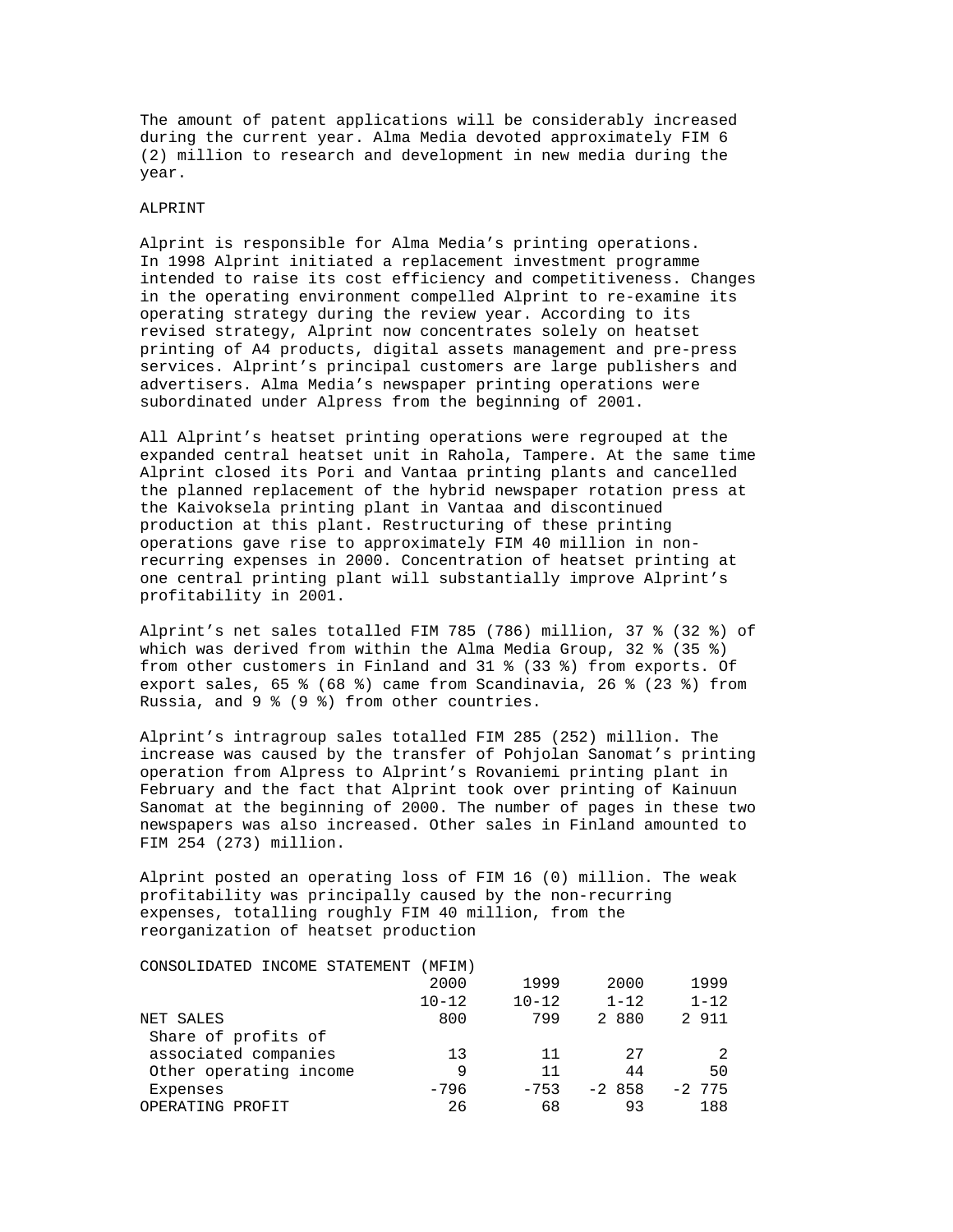| Financial income and expenses<br>PROFIT BEFORE EXTRAORDINARY ITEMS10<br>Extraordinary income<br>Extraordinary expenses | $-16$<br>$\mathbf{1}$<br>$-6$ | $-4$<br>64<br>2<br>$\Omega$ | $-23$<br>70<br>$\mathbf{1}$<br>$-21$ | $-15$<br>173<br>2<br>0 |
|------------------------------------------------------------------------------------------------------------------------|-------------------------------|-----------------------------|--------------------------------------|------------------------|
| PROFIT BEFORE TAXES AND                                                                                                | 5                             |                             |                                      | 175                    |
| MINORITY INTERESTS<br>Taxes                                                                                            | $-3$                          | 66<br>$-29$                 | 50<br>$-19$                          | $-57$                  |
| Minority interests                                                                                                     | $-2$                          | $-2$                        | $-2$                                 | $-4$                   |
| NET PROFIT IN REPORTING PERIOD                                                                                         | $\Omega$                      | 35                          | 29                                   | 114                    |
| CONSOLIDATED INCOME STATEMENT (MEUR)                                                                                   |                               |                             |                                      |                        |
|                                                                                                                        | 2000                          | 1999                        | 2000                                 | 1999                   |
|                                                                                                                        | $10 - 12$                     | $10 - 12$                   | $1 - 12$                             | $1 - 12$               |
| NET SALES                                                                                                              | 135                           | 134                         | 484                                  | 490                    |
| Share of profits of                                                                                                    |                               |                             |                                      |                        |
| associated companies                                                                                                   | $\sqrt{2}$                    | 2                           | 5                                    | 0                      |
| Other operating income                                                                                                 | 2                             | $\overline{a}$              | 7                                    | 8                      |
| Expenses                                                                                                               | $-134$<br>4                   | $-127$<br>11                | $-481$<br>16                         | $-467$                 |
| OPERATING PROFIT                                                                                                       |                               | $-1$                        | $-4$                                 | 32                     |
| Financial income and expenses<br>PROFIT BEFORE EXTRAORDINARY ITEMS 2                                                   | -3                            | 11                          | 12                                   | -3<br>29               |
| Extraordinary income                                                                                                   | 0                             | 0                           | 0                                    | 0                      |
| Extraordinary expenses                                                                                                 | $-1$                          | 0                           | $-4$                                 | $\Omega$               |
| PROFIT BEFORE TAXES AND                                                                                                |                               |                             |                                      |                        |
| MINORITY INTERESTS                                                                                                     | 1                             | 11                          | 8                                    | 29                     |
| Taxes                                                                                                                  | $-1$                          | $-5$                        | $-3$                                 | $-10$                  |
| Minority interest                                                                                                      | 0                             | 0                           | 0                                    | $-1$                   |
| NET PROFIT IN REPORTING PERIOD                                                                                         | 0                             | 6                           | 5                                    | 19                     |
|                                                                                                                        |                               |                             |                                      |                        |
| CONSOLIDATED BALANCE SHEET (MFIM/MEUR)                                                                                 | 2000<br>31. Dec.<br>MFIM      | MEUR                        | 1999<br>31. Dec.<br>MFIM             | MEUR                   |
| ASSETS                                                                                                                 |                               |                             |                                      |                        |
| FIXED ASSETS                                                                                                           |                               |                             |                                      |                        |
| Intangible assets                                                                                                      | 105                           | 18                          | 80                                   | 13                     |
| Goodwill on consolidation                                                                                              | 112                           | 19                          | 104                                  | 17                     |
| Tangible assets                                                                                                        | 932                           | 157                         | 993                                  | 167                    |
| Investments                                                                                                            | 698                           | 117                         | 701                                  | 118                    |
| <b>CURRENT ASSETS</b>                                                                                                  |                               |                             |                                      |                        |
| Inventories                                                                                                            | 266                           | 45                          | 235                                  | 40                     |
| Receivables                                                                                                            | 314                           | 53                          | 279                                  | 47                     |
| Cash and bank receivables                                                                                              | 112                           | 19                          | 129                                  | 22                     |
|                                                                                                                        | 2539                          | 427                         | 2521                                 | 424                    |
| CONSOLIDATED BALANCE SHEET (MFIM/MEUR)                                                                                 |                               |                             |                                      |                        |
|                                                                                                                        | 2000                          |                             | 1999                                 |                        |
|                                                                                                                        | 31. Dec.                      |                             | 31. Dec.                             |                        |
|                                                                                                                        | MFIM                          | MEUR                        | MFIM                                 | MEUR                   |
| SHAREHOLDERS' EQUITY AND LIABILITIES                                                                                   |                               |                             |                                      |                        |
| SHAREHOLDERS' EQUITY                                                                                                   | 1191                          | 200                         | 1 243                                | 209                    |
| MINORITY INTERESTS                                                                                                     | 16                            | 3                           | 24                                   | 4                      |
| PROVISIONS                                                                                                             | 19                            | 3                           | 14                                   | $\overline{a}$         |
| LIABILITIES                                                                                                            |                               |                             |                                      |                        |
| Long-term<br>Short-term                                                                                                | 604<br>709                    | 102<br>119                  | 664<br>576                           | 112<br>97              |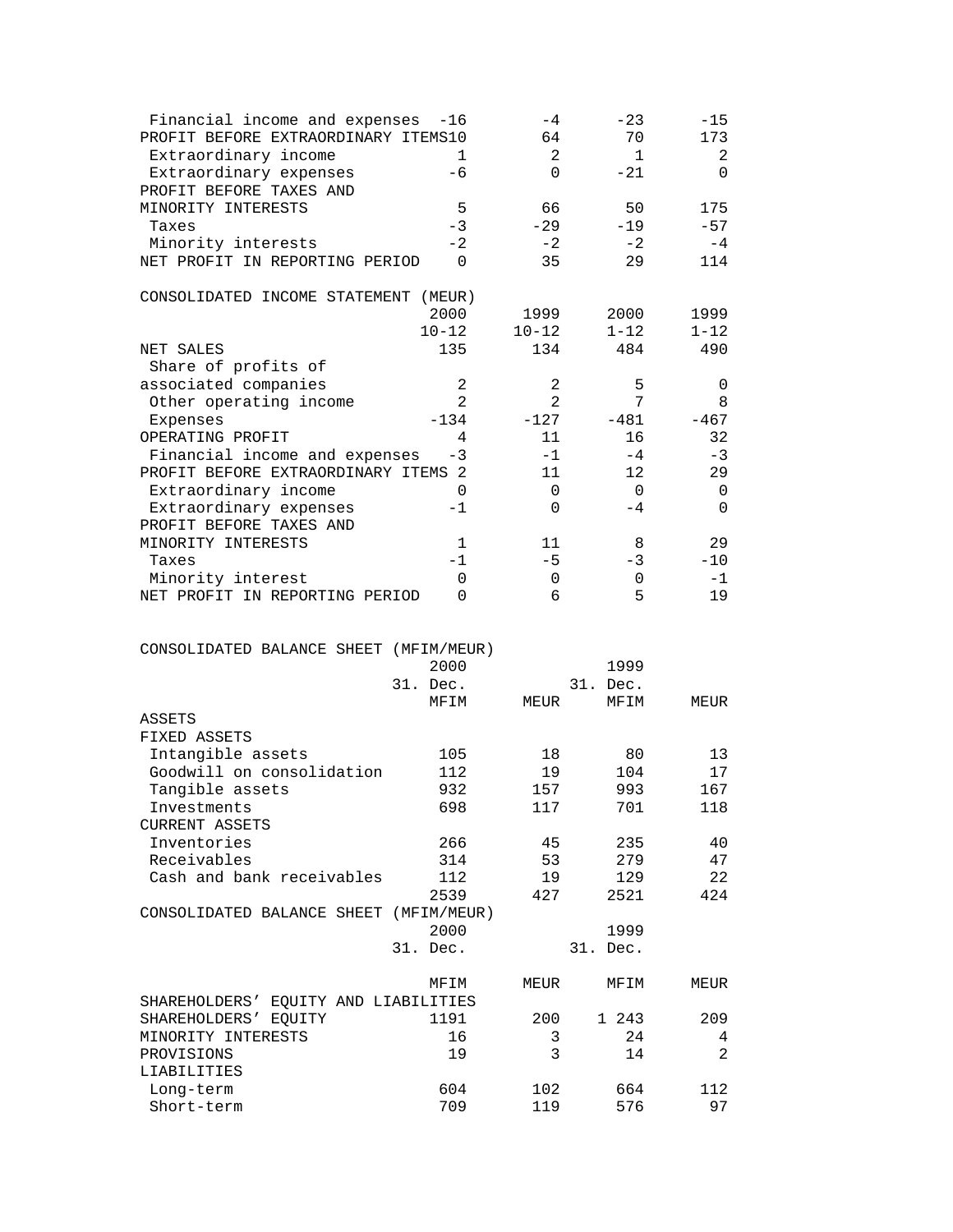|                                           | 2539           | 427            | 2521     | 424      |
|-------------------------------------------|----------------|----------------|----------|----------|
|                                           | 2000           | 1999           | 2000     | 1999     |
| CAPITAL EXPENDITURE (MFIM)                | $10 - 12$      | $10 - 12$      | $1 - 12$ | $1 - 12$ |
| Gross capital expenditure                 |                |                |          |          |
| on fixed assets                           | 54             | 76             | 222      | 253      |
| CAPITAL EXPENDITURE (MEUR)                | 2000           | 1999           | 2000     | 1999     |
|                                           | $10 - 12$      | $10 - 12$      | $1 - 12$ | $1 - 12$ |
| Gross capital expenditure                 |                |                |          |          |
| on fixed assets                           | 9              | 13             | 37       | 43       |
|                                           |                |                |          |          |
| GROUP CONTINGENT LIABILITIES (MFIM/MEUR)  |                |                |          |          |
|                                           | 2000           |                | 1999     |          |
|                                           | 31. Dec.       |                | 31. Dec. |          |
|                                           | MFIM           | MEUR           | MFIM     | MEUR     |
| Against own debt                          |                |                |          |          |
| Pledges                                   | 1              | 0              | 9        | 2        |
| Mortgages on land                         |                |                |          |          |
| and buildings                             | 228            | 38             | 232      | 39       |
| Chattel mortgages                         | 140            | 24             | 146      | 25       |
| Guarantees                                | 26             | 4              | 29       | 5        |
| On behalf of associated companies         |                |                |          |          |
| Guarantees                                | 0              | 0              | 4        | 1        |
| Other own commitments                     |                |                |          |          |
| Leasing commitments                       | 9              | $\overline{2}$ | 7        | 1        |
| Other commitments                         | $\overline{2}$ | $\Omega$       | 2        | 0        |
|                                           | 406            | 68             | 429      | 72       |
| Group leasing payments falling due (MFIM) |                |                |          |          |
| During 2001                               | 5              |                | 4        |          |
| After 2001                                | 4              |                | 3        |          |
|                                           |                |                |          |          |
| NET SALES BY BUSINESS AREA (MFIM)         |                |                |          |          |
|                                           | 2000           | 1999           | 2000     | 1999     |
|                                           | $10 - 12$      | $10 - 12$      | $1 - 12$ | $1 - 12$ |
| Alpress                                   | 290            | 281            | 1083     | 1069     |
| Business Information Group                | 73             | 71             | 252      | 232      |
| Broadcasting                              | 291            | 313            | 1009     | 1064     |
| New Media                                 | 27             | 11             | 80       | 29       |
| Alprint                                   | 209            | 199            | 785      | 786      |
| Parent company                            | 24             | 16             | 92       | 63       |
| Intragroup net sales                      | $-114$         | $-92$          | $-421$   | $-332$   |
| Total                                     | 800            | 799            | 2880     | 2911     |
|                                           |                |                |          |          |

| OPERATING PROFIT BY BUSINESS AREA (MFIM) |           |           |          |          |
|------------------------------------------|-----------|-----------|----------|----------|
|                                          | 2000      | 1999      | 2000     | 1999     |
|                                          | $10 - 12$ | $10 - 12$ | $1 - 12$ | $1 - 12$ |
| Alpress                                  | 36        | 28        | 132      | 123      |
| Business Information Group               | 15        | 18        | 52       | 49       |
| Broadcasting                             | 18        | 35        | 10       | 48       |
| New Media                                | $-24$     | $-10$     | $-60$    | $-28$    |
| Alprint                                  | $-2$      | $-4$      | $-16$    | $\Omega$ |
| Parent company                           | $-12$     | $-2$      | $-29$    | $-9$     |
| Group entries                            | $-5$      | 3         | 4        | .5       |
| Total                                    | 26        | 68        | 93       | 188      |